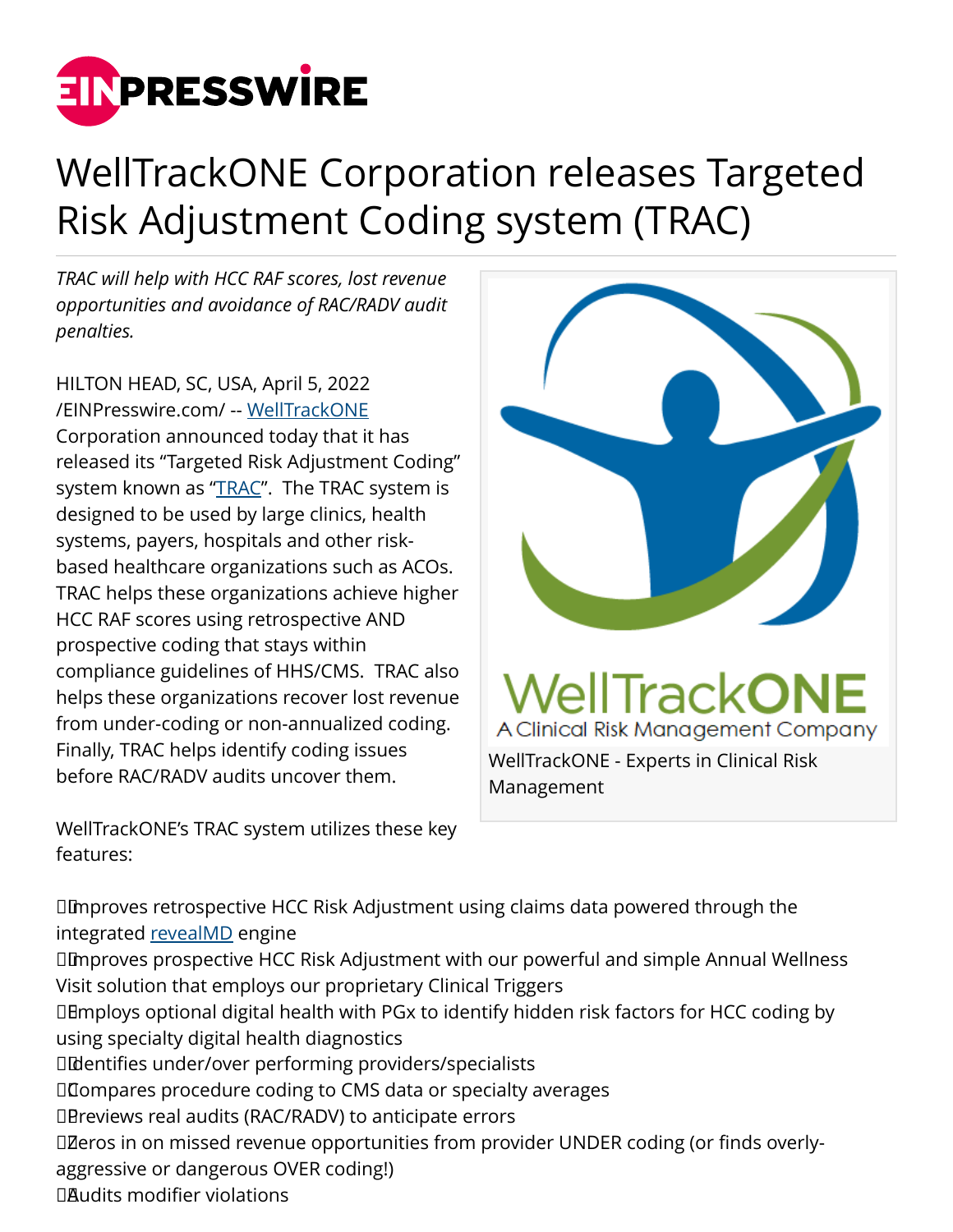æ

 Inspects E&M outliers Catches and fixes missing repetitive ICD-10 codes that result in significant revenue loss

Annual Wellness Visits can help with HCC Risk Adjustment, Quality Measures, Better Patient Care and Extra Revenue." *Peter Bechtel, President/CEO, WellTrackONE Corporation*

With intensified scrutiny by HHS in risk adjustment methodologies being imposed in 2022, WellTrackONE CEO Peter Bechtel said it is imperative that healthcare organizations meet and exceed the standards set by the Federal Government. "One of the compelling reasons for using the TRAC system is that it helps you stay well within

the boundaries of risk adjustment coding," said Bechtel. He went on to say, "and in addition to catching coding irregularities, the TRAC system ensures compliance from both a retrospective AND prospective viewpoint."

Bechtel also noted that WellTrackONE is offering a FREE Trial of its TRAC system to interested potential customers. "This trial program allows prospective customers to see how their claims stack up under the microscope of the revealMD analysis engine," he said. "This gives them the ability to assess the overall worth of the TRAC system in catching audit anomalies and finding missed revenue opportunities."

About WellTrackONE Corporation:

WellTrackONE is one of the nation's top providers of Annual Wellness Visit software and utilizes two distinct platforms for capturing AWVs: (1) tablet-based (for the waiting room) and (2) officebased (for home or office capture). In 2012, the company created over 100 evidence-based algorithms called "Clinical Triggers" that operate after the AWV is completed and propose suitable and compliant follow-up procedures and services for each patient based upon their risk factors along with generalized HCC RAF codes that are then clinically substantiated by a physician or mid-level. WellTrackONE utilizes the revealMD claim analysis solution in its TRAC system that helps drill into an organization's claims data and uncover problematic integrity issues and coding irregularities that can cause audit penalties or lost revenue.

Links:

WellTrackONE Corporate website:<https://www.welltrackone.com> WellTrackONE TRAC system:<https://www.welltrackone.co/TRAC/> WellTrackONE TRAC Product Sheet: [https://www.welltrackone.com/docs/TRAC\\_Product\\_Sheet.pdf](https://www.welltrackone.com/docs/TRAC_Product_Sheet.pdf)

# # #

Peter Bechtel WellTrackONE Corporation